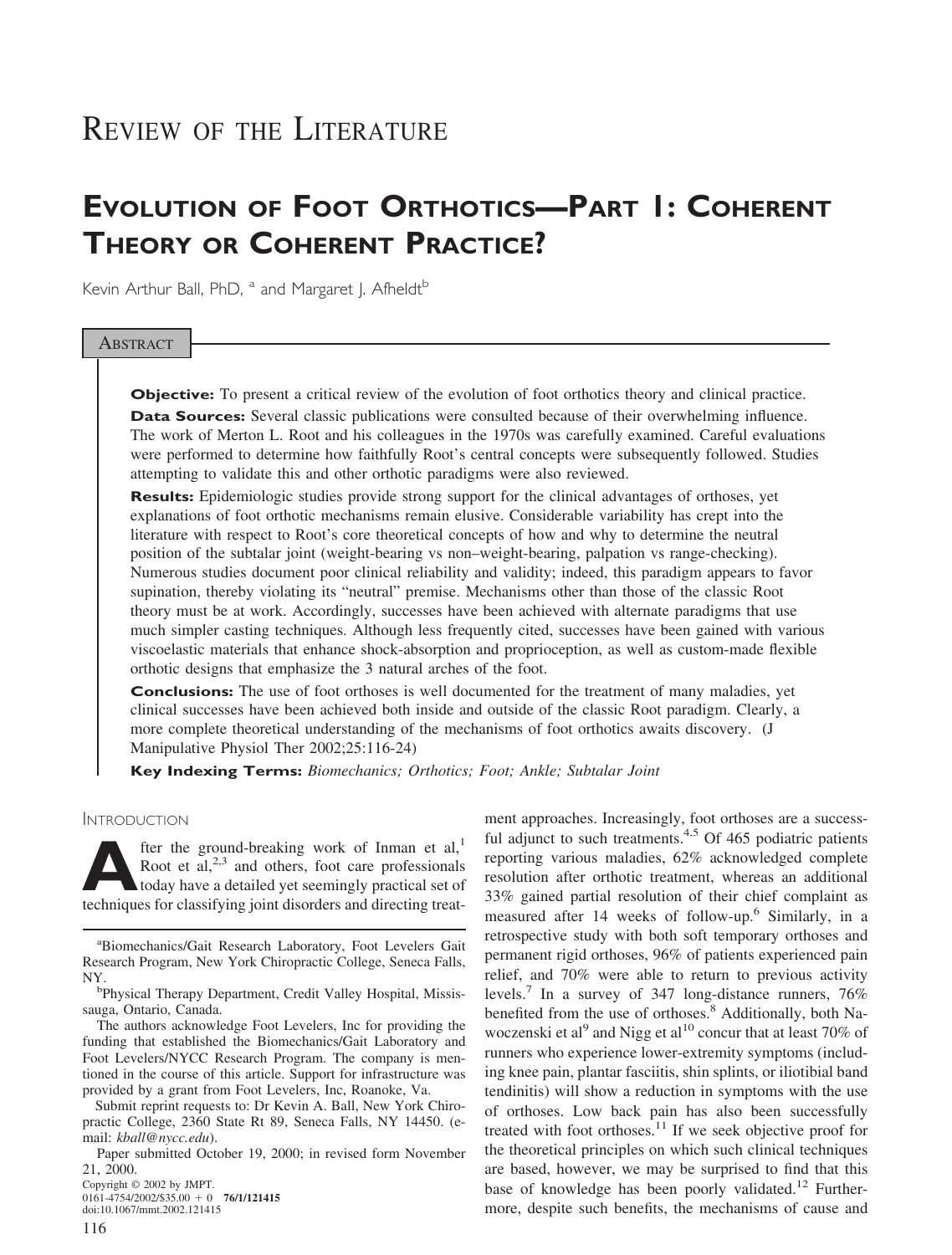effect that actually permit orthotic interventions to improve patient health remain elusive.<sup>9,10,13</sup>

Certainly, the clinical solutions and requisite theoretical explanations that fall under the rubric of orthotic treatment are various and manifold. Although podiatrists, chiropodists, orthotists, and pedorthotists often focus on more severe disorders of the foot and ankle, chiropractors and physical therapists tend to use foot orthoses for the treatment of milder cases of lower-extremity malalignment and overuse injuries. Similarly, if one looks at the approaches used to assess, fabricate, and fit such orthoses, great variety exists both within and between the various health care professions. Clinical traditionalists who use custom-fitted, rigid, or semi-rigid Root-style orthoses<sup>14</sup> believe that a detailed classification system should be used to individually diagnose disorders of the foot and ankle. Such practitioners hypothesize that, to be corrective, orthoses must produce functional changes in bony alignment<sup>15</sup>; therefore, a rigid construction is favored.5,16 In contrast, similar clinical success rates have been reported with the use of soft or flexible orthoses,<sup>8,10,17-21</sup> yet these devices vary widely in sophistication of construction and subject-specificity of design. Furthermore, although clinical traditionalists often believe that orthoses constructed with softer materials are merely accommodative,  $^{15}$  Nigg et al<sup>10</sup> recently challenged this concept, proposing that the shock-absorbing effects of orthoses, and not the ability to realign bone position, may be their most useful asset. Specifically, Nigg et  $al^{10}$  suggest that appropriate shock attenuation may result in successful neuromuscular interaction. This suggests that orthoses designed of compliant, flexible materials may play much more than an accommodative role in aiding human performance. Nevertheless, at this time one can only conclude that the literature is resplendent with competing yet unproven theories regarding orthotic mechanisms.

Certainly, when one contrasts the theoretical inconsistencies of the literature with the obvious clinical successes that have been reported for the use of foot orthoses, the clinical pragmatists among us might ask, "Why should researchers continue to pursue a better understanding of the mechanisms of the foot and ankle when there is already a high probability of success associated with the use of foot orthoses?" Although it is likely that human curiosity alone plays an important role in driving research, knowledge gained in the basic sciences can lead to significant advances in clinical practice. It is universally hoped that future treatment protocols can be made both more effective and more efficient. It should also be noted that significant financial considerations now drive the quest for improved foot orthoses. As of 1997, sales in the foot orthotics industry were expected to exceed  $$4$  billion.<sup>22</sup> It seems clear that significant advances will be made as new insight is gained about the biomechanical mechanisms that evoke positive changes within the human body.

To that end, we examine the support, or lack thereof, for some of the common theoretical principles of orthotics practice that are currently relied on, in clinical settings, indeed, often without question.

#### **DISCUSSION**

In the classic works on human gait by Inman and col $leq<sup>1</sup>$  numerous references are made to the functional importance of the subtalar (talocalcaneal) joint within the foot and ankle. Although their peers Manter, $25$  Hicks,  $26$  and Wright et  $al^{27}$  focused explicitly on examining subtalar and talocrural motion,<sup>28</sup> Inman and colleagues<sup>1,23,24</sup> conducted complementary experimentation to establish the principle that supination of the foot causes external rotation of the tibia and, conversely, that tibial internal rotation accompanies pronation. Inman and colleagues<sup>1</sup> hypothesized that these relationships also affect the motion patterns at the knee and hip. The exact nature of these effects, however, was less well explained. Although these researchers went so far as to monitor the motion of surgically inserted pins to determine the longitudinal rotations of the bones of the lower extremity, $^{24}$  several factors still conspired to prevent them from achieving a full understanding of the intrinsic biomechanical interactions of the human body. Although it is likely that limitations in the 3-dimensional (3-D) measurement techniques of that  $era^{29}$  reduced the interpretability of these data, the delicate complexity of the human body must not be underestimated. Our inability to clearly understand the body's multijoint relationships continues, even today, to provide a significant focus for the many theoretical discussions conducted on gait and lower-extremity function.

In the late 1960s and early 1970s, Root et  $al^{2,3}$  followed up the efforts of Inman et  $al<sup>1</sup>$  by developing a system for the clinical prescription and fabrication of rigid and semi-rigid foot orthoses. In Root's work, detailed consideration of the function of the subtalar joint played a major role. To this end, Root et al $^{2,3}$  dramatically revolutionized the manner in which foot and ankle problems were clinically managed.<sup>30</sup> As McPoil and Hunt<sup>30</sup> have noted, before that time foot orthoses were constructed primarily to fortify the medial longitudinal arch of each patient in static posture. Root criticized this static approach, noting that the foot is truly a dynamic load-bearing structure. Reasoning that it was important to classify each individual's foot type, they proposed that it might also be necessary to manage each foot type in a different way. Thus, Root et  $al^{2,3}$  founded the conceptual classification schemes for the foot and ankle that are still commonly used in clinical practice today.

## **A Clinical Classification Scheme for the Foot**

In the scheme established by Root et al,  $2,3$  clinical judgments characterize the various intrinsic deformities that may be present within a foot. Essentially, these descriptions characterize the physical relationships that exist between the forefoot, rearfoot, and tibia. Additionally, the entire foot is assessed with respect to its flexibility or rigidity. Estimates of forefoot varus (inverted relative to the rearfoot), forefoot valgus, rearfoot varus (inverted relative to the tibia), and rearfoot valgus are made from within the frontal plane. $30,31$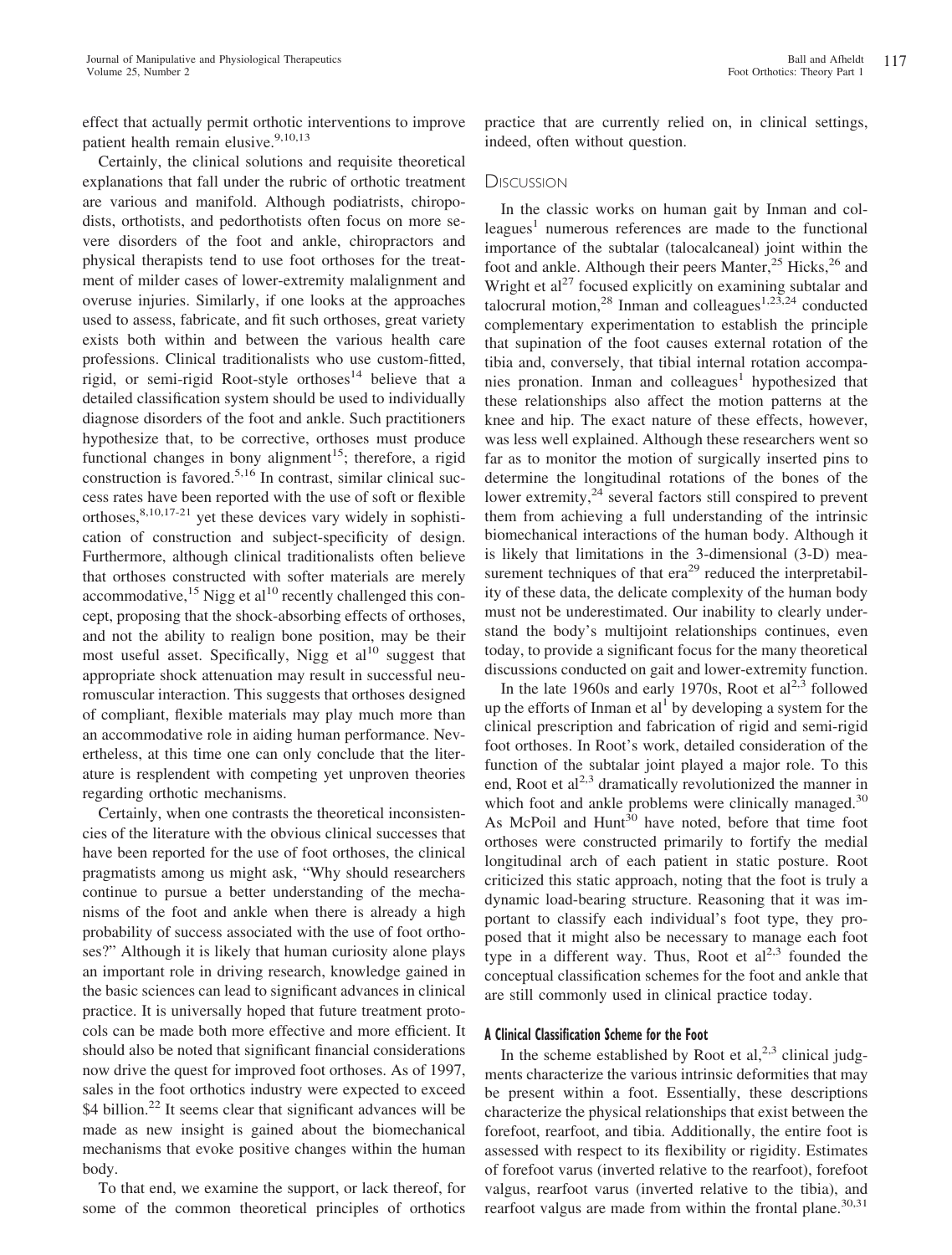*Forefoot equinus* is the name given to the deformity in which the forefoot appears to be structurally more plantarflexed than the rearfoot, as viewed from the sagittal plane. $31$ The terms, *pes planus, pes rectus*, and *pes cavus* classify foot types that possess a medial longitudinal arch that is either low (flat foot), normal, or high.<sup>32</sup> The terms, *hallux rigidus* and *hallux limitus* refer to severe and limited restrictions within the dorsiflexion motion of the first metatarsophalangeal joint, respectively.<sup>33</sup> Other terms exist to describe various site-specific pathologic features. With respect to providing detailed descriptions, numerous authors beyond Root et al<sup>3</sup> have since done a masterful job of presenting the various characterizations.<sup>4,5,31,34</sup> Michaud's text, $4$  in particular, stands out for its thoroughness and the detail of its accompanying figures. Nevertheless, it is Merton L. Root and his colleagues who can be credited with having originated the comprehensive system that clinicians presently use for the treatment of foot and ankle problems.<sup>30</sup>

## **The Neutral Position of the Subtalar Joint**

Root thought that it was necessary to define a consistent starting position for the foot and ankle to permit clinicians to conduct repeatable examinations and make discrete measurements of clinical entities, such as rearfoot varus, and to conduct natural examinations of the foot and ankle. To match the foot's plantar surface with the contours of the ground, the subtalar joint typically provides a subtle range of pronatory or supinatory movements about its obliquely yet somewhat anteriorly directed axis.<sup>1,2,23</sup> Root reasoned that this same functional accommodation also extended to cases in which various foot deformities were thought to exist. In this way, alterations in the foot's subtalar motion were thought to mask various pathologic conditions.<sup>31</sup> Recognition of the compensatory abilities of the subtalar joint therefore led Root to propose the concept of locating its neutral position. Unfortunately, the enclosed location of the talus within the ankle mortise made this a difficult task.

# **Original Definition**

In the original definition from their 1971 text, Root et  $al^2$ stated, "The subtalar joint is in the *neutral position* when the foot is neither supinated nor pronated." Fortunately, they also realized that it was necessary to operationalize a specific definition for this premise. Under the heading "Neutral Subtalar Joint Position," Root et al<sup>2</sup> described a detailed series of measurements that were to be performed on subjects while they remained in a non–weight-bearing position. These methods are described as follows.

The subject lies prone, and a bisecting line is drawn on the skin overlying the distal  $\frac{1}{3}$  of the tibia; the rearfoot is moved into full inversion, and a bisecting line is drawn on the skin overlying the posterior surface of the calcaneus; the rearfoot is moved into full eversion, and a second bisecting line is drawn on the skin overlying the posterior surface of the calcaneus. These 2 bisectors often appear to provide a Y or V shape. The use of 2 bisectors is meant to avoid the problem of skin and soft-tissue shifts over the full range of calcaneal positioning. A goniometer is used to determine the total inversion/eversion range of the subtalar joint. The rearfoot is then placed into a position that corresponds to  $\frac{2}{3}$ of the subtalar joint's full range as measured relative to the full inversion position. This position is the neutral position of the subtalar joint. A new "neutral" calcaneal line can then be drawn. This line should fall within the V or Y configuration.

Root et al<sup>2</sup> actually described the use of a mathematical formula to quantify the angular alignment of the subject's rearfoot (varus or valgus) angle. This same measure can be easily attained, however, by using a protractor to quantify the orientation of the "neutral" calcaneal line relative to the tibial bisector. This angle can then be assessed to determine the level of pathologic features within the individual's foot.

# **Second Definition?**

Having described a clear methodology with which to determine the subtalar neutral position, Root et  $al<sup>2</sup>$  went on to describe an additional method to determine the subject's "neutral calcaneal stance position." The intent of this second procedure was to define the relationship of the calcaneus to the floor when the subtalar joint is held in its neutral position. Unfortunately, within this description Root et  $al<sup>2</sup>$  introduced the opportunity for great controversy. Their instructions state, "The subtalar joint is placed in the neutral position. . . .Three criteria are used to define this position. . . ," yet strangely, the 3 criteria listed are completely unlike those previously described. $<sup>2</sup>$  Hence, by making such statements, they essentially</sup> ignored their own precise definition of the subtalar neutral position.

This apparent second definition of the subtalar neutral position was based on the ability of clinicians to use palpation of the talocrural joint, along with qualitative observations of the foot and ankle, to make judgments of standing subjects. We contend that although Root et  $al<sup>2</sup>$  unfortunately used familiar terminology to define their concept of the "neutral" position of the weight-bearing calcaneus, it is unlikely that they actually intended to use this description to redefine their original definition of the subtalar neutral position. In their original text, they did not comment on whether both methods could be used to arrive at the same answer or appear to even acknowledge the existence of 2 competing methods (range-checking non–weight-bearing vs palpation during weight-bearing).<sup>2</sup> By the time their 1977 text appeared, $3$  they referred to the palpation technique (apparent second technique) as if it were to be used as a clinical screening tool. In this context Root et  $al<sup>3</sup>$  stated, "Any clinical determination of the neutral subtalar joint position can, and should, be confirmed by a range of motion study of the subtalar joint (See Vol. I)." Note that the volume referred to in this quote is the  $1971 \text{ text.}^2$ 

Although it seems odd that Root and his colleagues would provide 2 distinct definitions for the same clinical entity, on reviewing the literature some 30 years later, it seems even more unusual that virtually all authors who have since quoted Root et al<sup>2</sup> have simply ignored the differences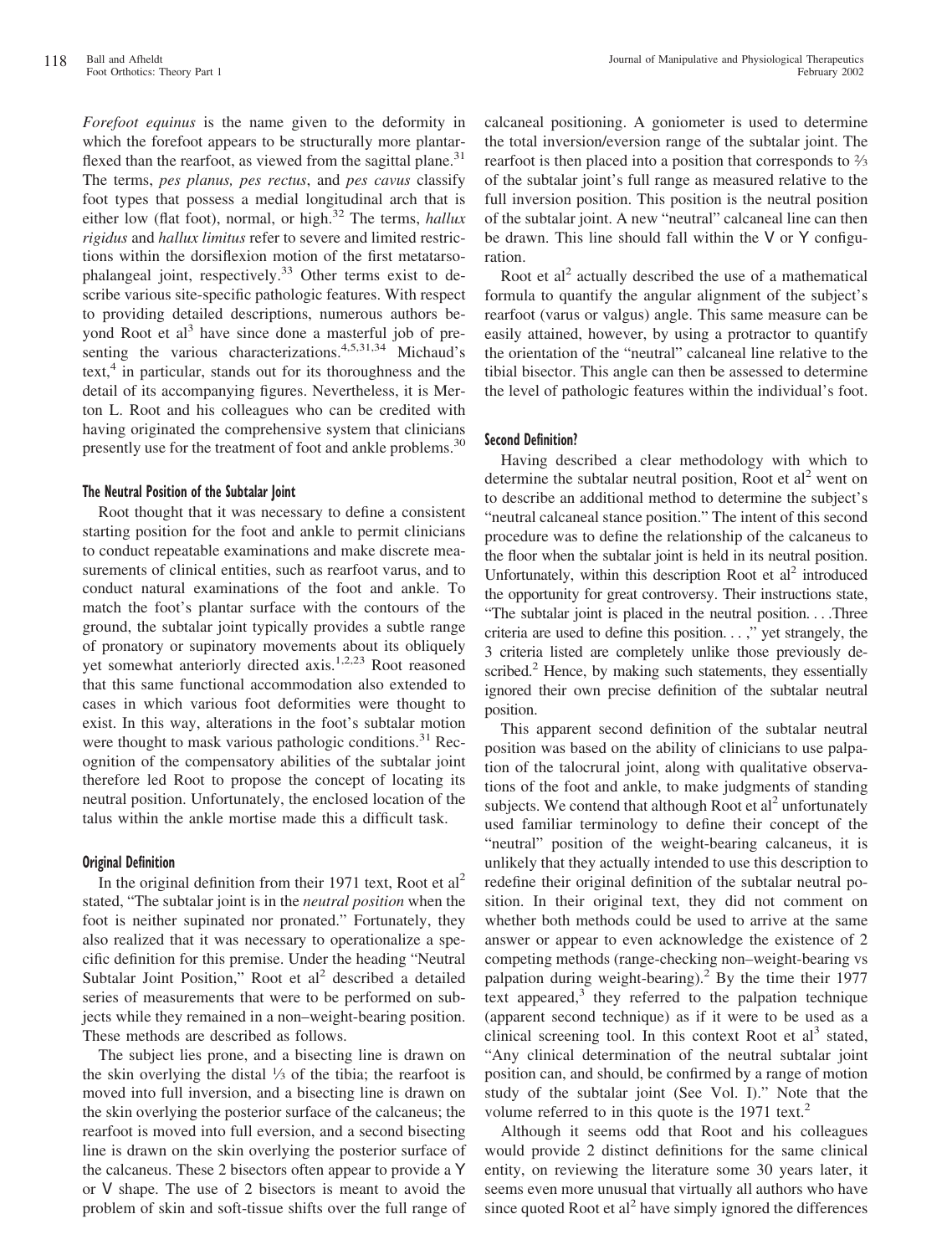between these 2 techniques. Indeed, the literature contains numerous instances in which authors $35-39$  have used variations of Root's second method (palpation while weightbearing) rather than their original method (range-checking while non–weight-bearing). Despite these variations, most authors have simply and incorrectly referenced Root et  $al<sup>2</sup>$ as the source of their technique. $37-39$  The palpation criteria that is most commonly quoted is, "The congruity of the medial and lateral edges of the talus to the calcaneus at the subtalar joint."<sup>2</sup> Some authors have actually misquoted Root et al,<sup>2</sup> referring instead to palpation of the talonavicular joint.15,37-39 The palpation approach for determining the subtalar neutral position has also received common use in making non-weight-bearing assessments,<sup>34-36,38-40</sup> yet Root had only used this technique to assess the qualities of the weight-bearing calcaneal stance position. Finally, despite clear recommendations that range checking should always be performed, recent literature shows that the use of Root's original range checking method is all but ignored. We contend that this situation has caused much confusion within the literature.

## **Practical Justification?**

If we accept that Root intended to define just one method for the purpose of determining the subtalar neutral position (joint range, non–weight-bearing), then we must ask what use there could be in conducting non–weight-bearing examinations of the subtalar joint when the primary function of the foot and the ankle is to enable weight-bearing activities? There are at least 2 reasons. First, Root et al<sup>2</sup> based their original non–weight-bearing technique on passive examination of the subject. Presumably, this approach provided consistent results during clinical examinations. Second, this non–weight-bearing pose permitted the characteristics of the forefoot to be measured relative to the rearfoot.<sup>4</sup> Conceptually, this approach was consistent with Root's belief that the practice of accepting loads (bearing weight) had the potential to alter the foot's intrinsic relationships. Root suspected that accommodations to load (such as subtalar motion) could mask pathologic conditions.<sup>31</sup>

To further justify the need to locate the neutral position of the subtalar joint, Root et  $al^2$  also put their faith into one additional factor. They believed that the subtalar neutral position held a special functional significance during gait. Specifically, in subjects with normal feet, this pose was thought to correspond to the correct position of the subtalar joint as it occurs functionally at both heel strike and at the 50% position of mid stance. Root et  $al^2$  set forth this principle on the basis of subjective observations of so-called "normal" subjects. In doing so, they referenced the findings of an earlier study on subtalar motion that had been performed by Wright et al.<sup>27</sup> Unfortunately, as several inquisitive researchers have since pointed out, $^{28}$  Root actually interpreted Wright's findings incorrectly.<sup>30</sup> Wright et al<sup>27</sup> used a relaxed standing posture, not the subtalar neutral position, as the basis from which to conduct their original study. Thus, Root et al<sup>2</sup> offered no validation of their original premise for the functional importance of the subtalar neutral position.<sup>28,30,41</sup>

Having established both a novel (but perhaps not unique) starting position from which to assess the foot and ankle, as well as a relatively comprehensive classification scheme with which to denote pathologic features, Root et  $al<sup>42</sup>$  went on to redefine the way that foot orthoses were custom designed. Given their belief in the functional significance of the subtalar neutral position, Root et  $al<sup>42</sup>$  stipulated that each patient's foot was to be routinely cast in this position as measured when not bearing weight. Similarly each orthotic device was to be custom fabricated from its own cast. This was done with the intention of causing the foot to work through the subtalar neutral position during the weightbearing activities of both natural standing and the stance phase of gait.

Having created methods that were said to consider the "dynamic" qualities of the foot and ankle, Root et al<sup>3</sup> appeared to have advanced the state of the art. Indeed, Root et al stated in the introduction to one of their texts, "The truth of this text is based primarily on coherence.... Each explanation must be consistent with the known facts of every applicable basic science. No fact of any basic science must conflict with the logic leading to a conclusion, or else that conclusion cannot meet the standards of coherence and must be discarded as incoherent and, therefore, unreliable."

There is no doubt that Root and his colleagues set out to achieve lofty goals that, to their credit, seem to have been met. As McPoil and Hunt<sup>30</sup> have noted, Root's influence on the clinical community continued to grow, so much so that between 1988 and 1993, a full 70% of the articles published in physical therapy journals on the topic of foot orthoses directly referenced the writings of Root and his colleagues.30 No doubt, a similarly high rate of referencing also occurred in other health care disciplines. At the same time, researchers began to question the very underpinnings of Root's approach. This questioning has continued, and today one must conclude that several emerging facts now challenge the "truth" of Root's paradigms.

#### **To Subtalar Neutral or Not to Subtalar Neutral, That is the Question** ...

The criticisms directed at Root's paradigm can be divided into at least 3 areas. First, the reliability of the non–weightbearing subtalar neutral approach is now considered suspect. Second, Root's definition of the subtalar neutral position as measured when not bearing weight is possibly not representative of the manner in which the foot and ankle deal with loads. Third, it is likely that Root's subtalar neutral position does not have the functional significance that it is purported to have during the motion patterns of normal gait.

#### **Reliability of Clinical Findings**

Unfortunately, conflicting results abound within the literature that examines the clinical reliability of locating the subtalar neutral position. Likewise, even the early literature that instructs students and clinicians on these techniques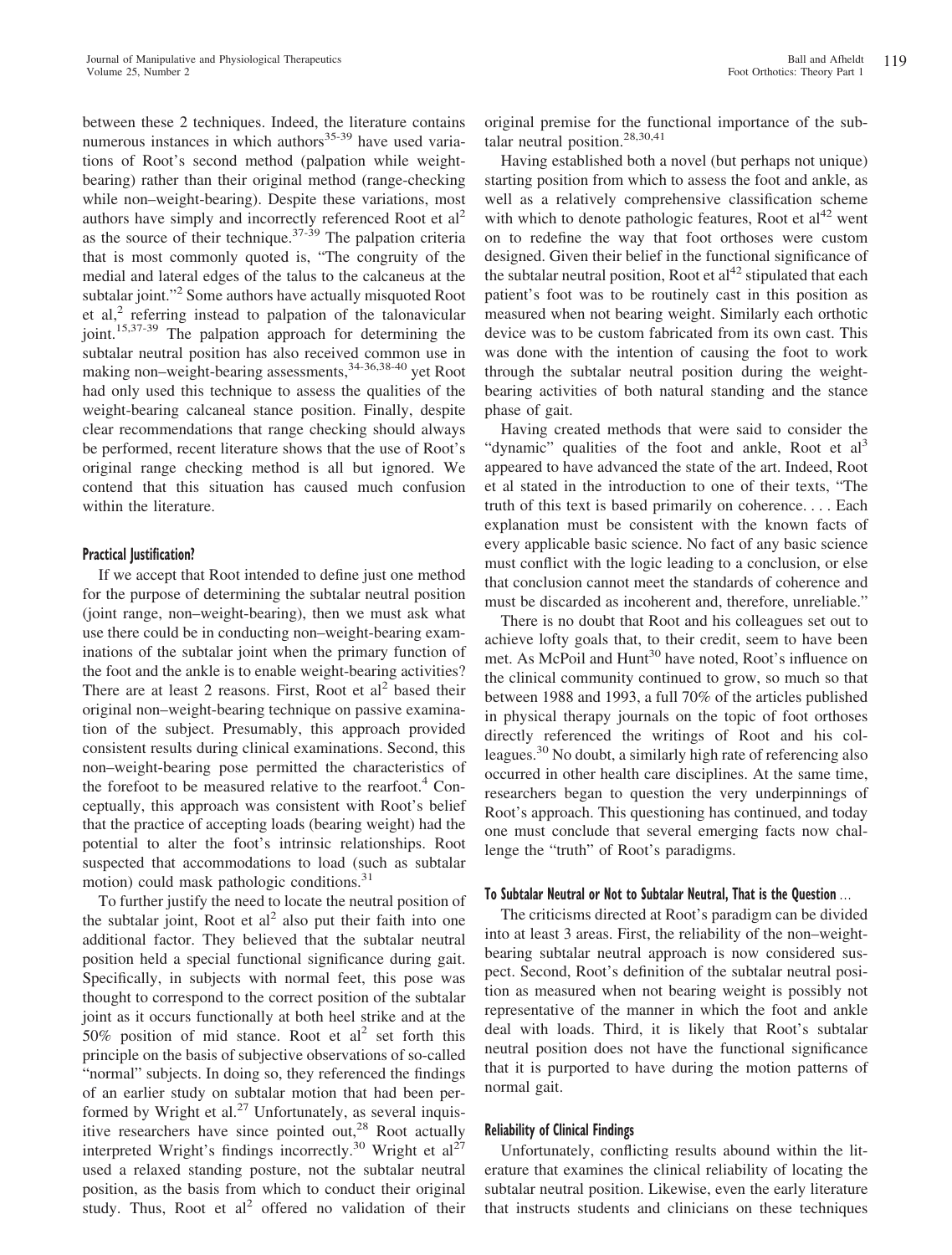appears confusing. In a 1977 instructional text entitled *Practical Podiatric Orthopedic Procedures*, 6 different methods were described for locating the subtalar neutral position,<sup>15</sup> yet there was no mention of whether each technique arrived at the same physical position. Furthermore, although this text referenced Root's work,<sup>2</sup> only 1 of the 6 methods listed was similar (not identical) to Root's original range-checking, non–weight-bearing methodology. In further work, although Cook et al<sup>35</sup> reported that 2 clinicians who trained together could locate the subtalar neutral position to within 2 degrees 95% of the time, Elveru et  $al<sup>43</sup>$ found that 14 experienced clinicians could not achieve a statistically significant measure of inter-rater reliability. All of the angular measurements taken in these studies were performed with a goniometer, a simple device of poor measurement accuracy and precision. Perhaps the most telling criticism of the reliability of clinicians to locate Root's subtalar neutral position, however, comes from the work of Pierrynowski et al.<sup>44</sup> By using a high precision, 3-D measurement system, they found that 8 experienced clinicians could locate the subtalar neutral position to within only  $\pm 3$ degrees 90% of the time. Because clinical judgments for classifying Root's pathologic foot types are routinely based on deviations of only  $\pm 5$  degrees,<sup>44</sup> it seems that such findings do not bode well for the routine correct treatment of patients through the fabrication of Root-type custom-posted orthoses. In partial defense of Root, however, it should be noted that the study of Pierrynowski et  $al<sup>44</sup>$  did not actually test Root's original subtalar neutral methodology. Rather, a modified non–weight-bearing palpation technique was used, whereby the examiners altered the foot's position "until the palpated head of the talus projected equally on both sides of the navicular."15 Although this technique was listed as 1 of the 6 in the *Practical Podiatric Orthopedic Procedures* manual mentioned previously, it should be noted that Pierrynowski and his colleages actually attributed the creation of this method to Root.<sup>3</sup>

# **Weight-Bearing Versus Non–Weight-Bearing Assessments**

In citing obvious concerns for both the reliability of Root's subtalar neutral position (non–weight-bearing) and its relevance to joint function during weight-bearing, numerous authors have since chosen to modify the subtalar neutral technique to incorporate either a partial loading or a weight-bearing component.<sup>45,46</sup> Today, this practice is so prevalent that in discussions held at a recent meeting of the Foot and Ankle Special Interest Group of the American Physical Therapy Association, attendees representing various health professions concurred that they rarely use an unloaded approach to determine the subtalar neutral position. Instead, more typically, the clinician applies a superiorly directed force to the fourth and fifth metatarsal heads of the patient's foot in an effort to load the foot's lateral border.<sup>38</sup> This is done because the foot is believed to be composed of 2 columns.<sup>4,5</sup> The medial, more flexible column consists of the talus, navicular, 3 cunieforms, and first 3 metatarsal heads. The lateral, stiffer column is composed

of the calcaneus, cuboid, and the fourth and fifth metatarsal heads. By loading the lateral border of the foot, the midtarsal joint (the interface between the forefoot and rearfoot) is stiffened. The intent of this practice is to reduce variability while assessing the patient's foot. These actions, in effect, also reduce the amount of forefoot varus that each patient exhibits. It should be noted, however, that the concept of locking out the mid-tarsal joint is not new. Root et  $al<sup>2</sup>$  actually described this phenomenon with respect to the functional relationships between the mid-tarsal and subtalar joint. What is new, however, is the idea that locking out the mid-tarsal joint, combined with palpation of 2 vague bony surfaces (listed varyingly as the talonavicular or talocalcaneal joint<sup>15</sup>), provides a better clinical guide for locating the neutral position of the subtalar joint. Finally, with respect to the use of a full or partial weight-bearing approach to examining the subtalar joint, some researchers have simply substituted the joint's resting standing position as its socalled "neutral" position.<sup>27,37,38</sup> Others have required individuals to forcibly attain a desired position while a trained clinician provides feedback through direct palpation. $37,45$  In any case, the various approaches to this task in the literature seem to suggest that, although often quoted, Root's original premise to locate the neutral position of the uncompensated subtalar joint has been lost over time.

# **Functional Significance**

Finally, in what may be the most poignant area of criticism, both McPoil and Cornwall<sup>37</sup> and Pierrnowski and Smith $38$  have found that, in normal subjects, the motion of the subtalar joint rarely even reaches the subtalar neutral position during the stance phase of gait. Specifically, McPoil and Cornwall $^{37}$  made these observations for just the first 60% of the stance phase. Unfortunately, their results were limited on 2 particular counts: their 2-dimensional study of rearfoot motion relied on the use of just a single camera; additionally, only 1 experienced clinician performed all of the subtalar neutral assessments. Pierrynowski and Smith<sup>38</sup> subsequently used a more sophisticated measurement technology. Their 3-D study reported valid results for the entire gait cycle. These authors also ensured the reliability of their subtalar neutral estimates by having 6 to 7 experienced clinicians examine each subject. The results for each subject were then averaged. With respect to findings, both studies reported that the natural gait orientation of the rearfoot was everted (pronated) relative to the theoretical subtalar neutral position. Conversely, these results demonstrated that to match the predicted subtalar neutral position, it would be necessary to apply a significant amount of inversion (subtalar supination) to the typical foot during gait. In McPoil and Cornwall's<sup>37</sup> study, a difference of approximately 4° to 6° was reported, whereas in Pierrynowski and Smith's<sup>38</sup> study a discrepancy of  $7.2^{\circ} \pm 1.2^{\circ}$ was found. Pierrynowski and Smith<sup>38</sup> also noted that "inversion/eversion orientation during swing was characterized by 1° to 2° of eversion, with a small amount of inversion in early swing." Obviously, such values match the subtalar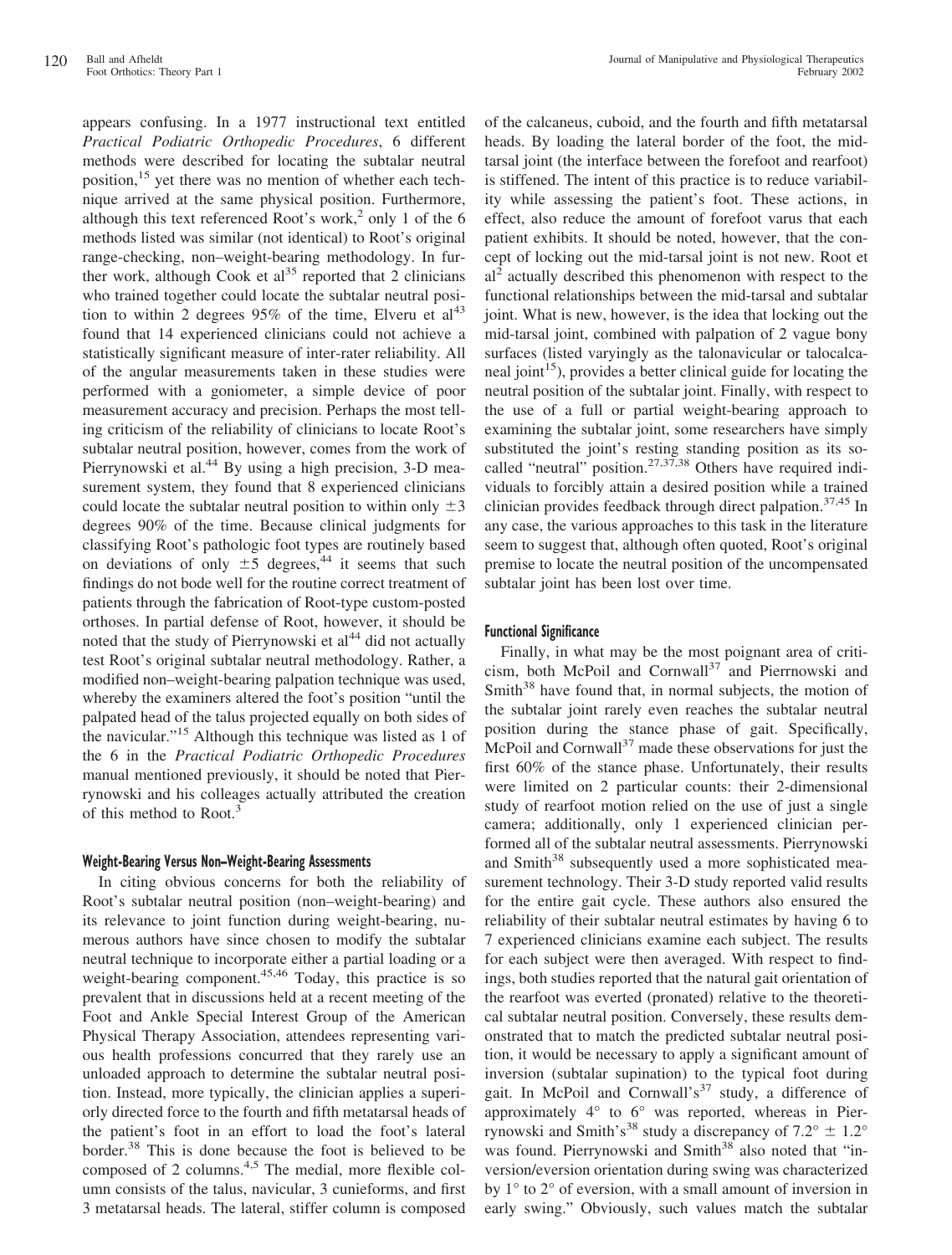neutral position more closely, but because these results were measured during the non–weight-bearing phase of gait (swing phase), they do not appear to have any practical significance. However, in defense of Root it should be noted that neither study actually used Root's original method (joint-range, non–weight-bearing) to determine the neutral position of the subtalar joint. McPoil and Cornwall<sup>37</sup> conducted palpation measurements on weight-bearing subjects, whereas Pierrynowski and Smith's<sup>38</sup> clinicians performed palpation assessments of non–weight-bearing volunteers. These considerations aside, however, it appears from these findings that the so-called neutral position of the subtalar joint does not actually have a functional significance within the normal patterns of gait.

One additional, but no less interesting conclusion can also be drawn from the studies of McPoil and Cornwall<sup>37</sup> and Pierrynowski and Smith.<sup>38</sup> Both groups found the "resting standing foot posture" rather than the "subtalar neutral position" to be closer to the true "neutral" position of the rearfoot during the walking cycle. Intuitively, this seems comforting because it suggests that a given amount of posting (inversion/eversion) applied to one's resting standing posture has the potential to directly modify one's gait performance. Unfortunately, because the previously mentioned studies did not actually examine the use of orthotics, the possible relationships between orthotic interventions, the subtalar neutral position, and standing and walking foot postures remains unclear. Nevertheless, it is interesting to note that if use of a Root-style orthotic device truly alters "resting standing foot posture," then routine fabrication of a "neutral" Root-style orthoses is likely to result in a device that intrinsically causes supination. Additionally, because it is common within the Root paradigm to apply corrective posting to a supposedly "neutral" cast, these findings also suggest that it is likely that supination has been intrinsically yet unknowingly favored in virtually all of the Root-style orthoses that have been fabricated over the past 30 years. Perhaps surprisingly then, it is interesting to note that Root et al<sup>3</sup> actually cautioned against such simplicity in thinking. Michaud $4$  agreed that although the practice of posting orthotics to correct for static alignment often results in pain reduction, such an approach may also lead to over-correction and, hence, the development of osseous deformations in response to altered forces. In retrospect, given the aforementioned challenges to the validity of the subtalar neutral position, the practitioners of classic Root orthotics theory may have arrived at such conclusions as a direct result of the paradigm's hidden supinatory characteristics.

#### **Alternative Orthotics Paradigms**

Although over the past 30 years the content of the orthotics literature has predominantly reflected the features of Root's classic orthotics paradigm, various approaches to orthotics management have also been developed and found to succeed.<sup>10</sup> Certainly, within the classic orthotics paradigm, great variation exists. The deviations within the subtalar neutral concept are obvious; however, casting practices have been conducted with weight-bearing techniques,<sup>47</sup> and softer materials have been used in place of rigid ones to construct orthoses that dimensionally match their rigid counterparts.<sup>7,48</sup> Nevertheless, the features that generally set the alternative orthotic paradigms apart are the following: (1) casting is conducted in a relaxed standing posture (weight-bearing) or not at all; (2) soft or flexible materials are used; and (3) the supporting theory for the alternative paradigm does not depend on the concept of rigid realignment. In general, much less has been written to support the alternative orthotic theories. Nevertheless, research evidence shows that successes have been obtained with the use of orthotic designs (or shoe inserts) that differ greatly from the classic paradigm.<sup>10</sup>

#### **Enhanced Shock Absorption and Proprioception**

The term *accommodative* is often used to describe the intentions of clinical traditionalists to use soft or flexible materials for the purposes of providing padding or increasing comfort. As Nawoczenski<sup>5</sup> notes, "Although the softer materials typically are not used when control of motion is the primary goal, they may be used in combination with other materials for control of mild biomechanical imbalances." Alternatively, the use of compliant or flexible materials in an orthoses has also been seen as part of the continuum of conventional orthotic design. For example, in an effort to test their clinical intentions, Donatelli et al' describe the use of soft materials to construct temporary orthoses. As well, in the successful treatment of patellofemoral pain in adolescent girls, Eng and Pierrynowski<sup>20,21</sup> used soft orthoses to demonstrate small yet seemingly important changes in the frontal plane alignment of both the ankle and the knee.

Because soft or flexible orthoses typically have not fit well in the Root-style paradigms of orthotics treatment, it is not surprising to note that much less research has been performed on them. In general, many designs of soft orthoses (or shoe inserts) forgo the need to cast the individual's foot shape. Sizing is typically based on shoe size. Often, the emphasis is placed on the use of specialized viscoeleastic materials to provide cushioning. The actual designs of such orthoses vary quite widely, from simple off-the-shelf neoprene inserts to orthoses shaped with an orthopedically restorative intent. It is for these reasons that the findings gained in one study are often unlikely to relate across the entire class of devices. Nevertheless, a scan of the literature suggests that orthoses designed from soft or flexible materials can offer unique benefits.

Recently, in an orthotics review article devoted to sports applications, Nigg et  $al^{10}$  summarized several of the successes that have been gained with the use of soft orthoses. They noted that simple neoprene insoles, $17$  as well as the use of basketball shoes in place of hard combat boots,<sup>18</sup> have been shown to reduce impact injuries in the training of military personnel. Nigg et al caution, however, that variations in the viscoelastic properties of orthoses generate changes in human response that vary more than would be expected if alterations in shock absorption (typically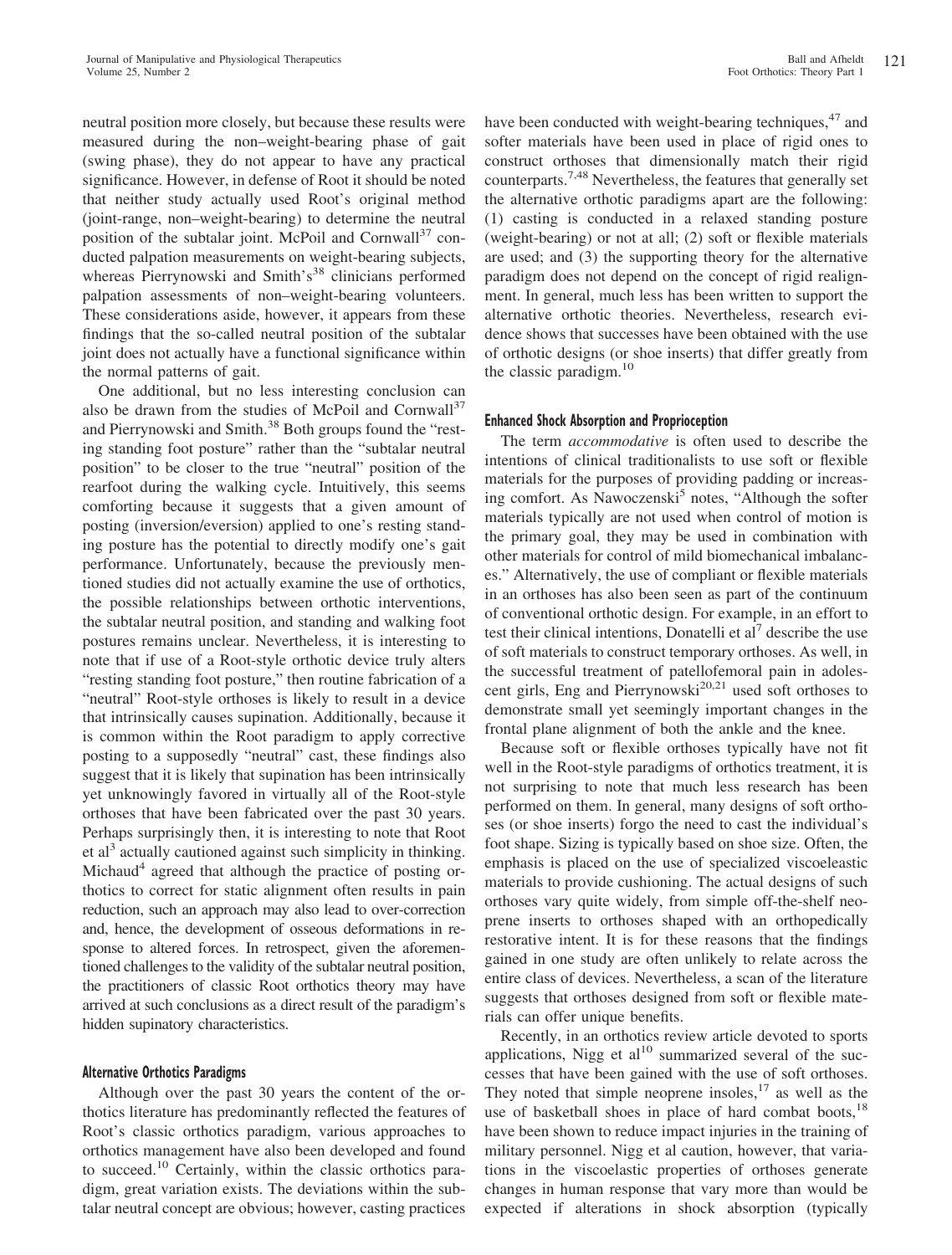$10\% - 20\%$ ) were the only acting factor. This phenomenon has led Nigg et  $al<sup>10</sup>$  to propose that improvements in the quality of the subject's compensatory neuromuscular responses may be the most important criteria in defining the success of an orthotics application. It should also be noted that such compensations are no less conceivable for the use of rigid orthoses. Within the human body, peak forces and rates of loading may be reduced as pressure is dispersed across the greater contact surfaces that a custom-fitted device provides. Certainly, in the future, the neuromuscular paradigm of Nigg et al<sup>10</sup> will be expected to receive greater attention from both researchers and clinicians alike.

#### **Flexible Support of the 3 Arches in the Foot**

In 1967, 4 years before the publication of Root's landmark texts,  $2.42$  Monty Greenawalt patented the use of a simple box filled with crushable foam to obtain a detailed impression of the foot. $49$  Choosing to cast his patients in the relaxed standing position, Greenawalt hypothesized that this technique could be performed reliably. Greenawalt further postulated that precise measurements could be made directly from the foam cast, thereby permitting custom orthotic devices to be designed and fabricated without requiring the common yet time-consuming practice of creating a plaster cast. With respect to orthotic design, Greenawalt theorized that all 3 arches of the foot should function together dynamically to maintain proper biomechanical and neuromuscular performance of the foot and ankle. In support of this theory, a unique orthotic design was developed to provide individualized flexible support for all 3 natural arches<sup>50</sup> of the foot (medial longitudinal, lateral longitudinal, and transverse). This design can be contrasted with the classic orthotic paradigm that emphasizes the need to provide rigid control to the bones of the foot wherein primary support is concentrated only on the medial longitudinal arch.

Having created a unique orthotics paradigm, Greenawalt founded a commercial venture, Foot Levelers, Inc (Roanoke, Va). A few central tenets govern the design, creation, and fitting of this company's orthoses. First, the foamimpression casting technique is used to capture the characteristics of the individual weight-bearing foot. Second, 16 measurements are made from each cast. Third, this information is used to create a custom-made flexible orthosis for each foot. Given the commercial nature of this paradigm, the knowledge of the extent to which each arch receives support remains proprietary.

Citing the principles of the kinetic chain, Foot Levelers orthoses have been tested and found to provide various benefits. These include improved maintenance of skeletal alignment within the foot and ankle $50$  as well as enhancements in balance performance and fatigue.<sup>51</sup> Although further study is needed, historically, even the classic orthotics paradigm has relied heavily on face validity. Although the present review cites several studies that cast considerable doubt on the significance of the subtalar neutral position, through inference the functional validity of casting the foot in the relaxed standing position appears supportable. Although Greenawalt's concept of fortifying the 3 arches of the foot also appears theoretically sound, it is noted that the validity of this concept requires careful study. Certainly, the choice of whether an orthosis should be rigid or flexible remains under debate.<sup>10</sup> A flexible design, however, does appear to offer greater potential in terms of permitting alterations in shock absorption and proprioceptive characteristics across the foot's plantar surface. Indeed, in spite of Root's original objectives to carefully consider the foot's "dynamic" qualities, it is the classic Root orthotics paradigm that actually appears to rely more heavily on the concept of static intervention.

## **CONCLUSION**

The clinical literature contains a broad scope of information covering variations in techniques for the clinical assessment of the foot and ankle. Numerous studies have also reported on the successful treatment of various pathologic conditions as well as the avoidance of repetitive injuries with the use of various orthotic designs. It is within this academic environment that several practical texts, including those by Michaud<sup>4</sup> and Nawoczenski and Epler<sup>5</sup> have been written to provide useful information on numerous topics related to foot care. Obviously, the present review, which focuses on the theoretical principles of foot and ankle assessment and orthotic interventions, has only scratched the surface of such a knowledge base. Nevertheless, having reviewed this subset of the foot orthotics literature, we can draw a few conclusions with which to reflect on the validity of the past 30 years of orthotics theory and clinical practice.

First, although the success of an academic paradigm is often measured in terms of how frequently its works are cited, it seems reasonable to conclude that the true value of the contributions of Root and his colleagues remain under debate. Certainly, they can be richly credited with having set the tone for the development of a comprehensive clinical classification scheme that permits categorization of various pathologic features of the foot and ankle. Root and his colleagues also initiated major changes in the way that orthoses are prescribed, fabricated, and fitted. In both of these contexts, they used the neutral position of the subtalar joint as the central concept from which to make clinical decisions. However, given the empirical controversies surrounding each of these issues and the fact that considerable clinical successes have been gained outside of Root's paradigms, we must now conclude that other under-appreciated biomechanical or neurologic factors of sizable importance must be stealthily at work in the treatment of pathologic conditions of the foot and ankle. Although the general practice of prescribing orthoses does appear wholly coherent, the current theory does not.

Second, given the considerable weight the past literature has placed on locating the subtalar neutral position and the fact that uncertainties exist within this paradigm, it seems likely that these uncertainties have also had a significant effect on orthotics practice. One example is the possibly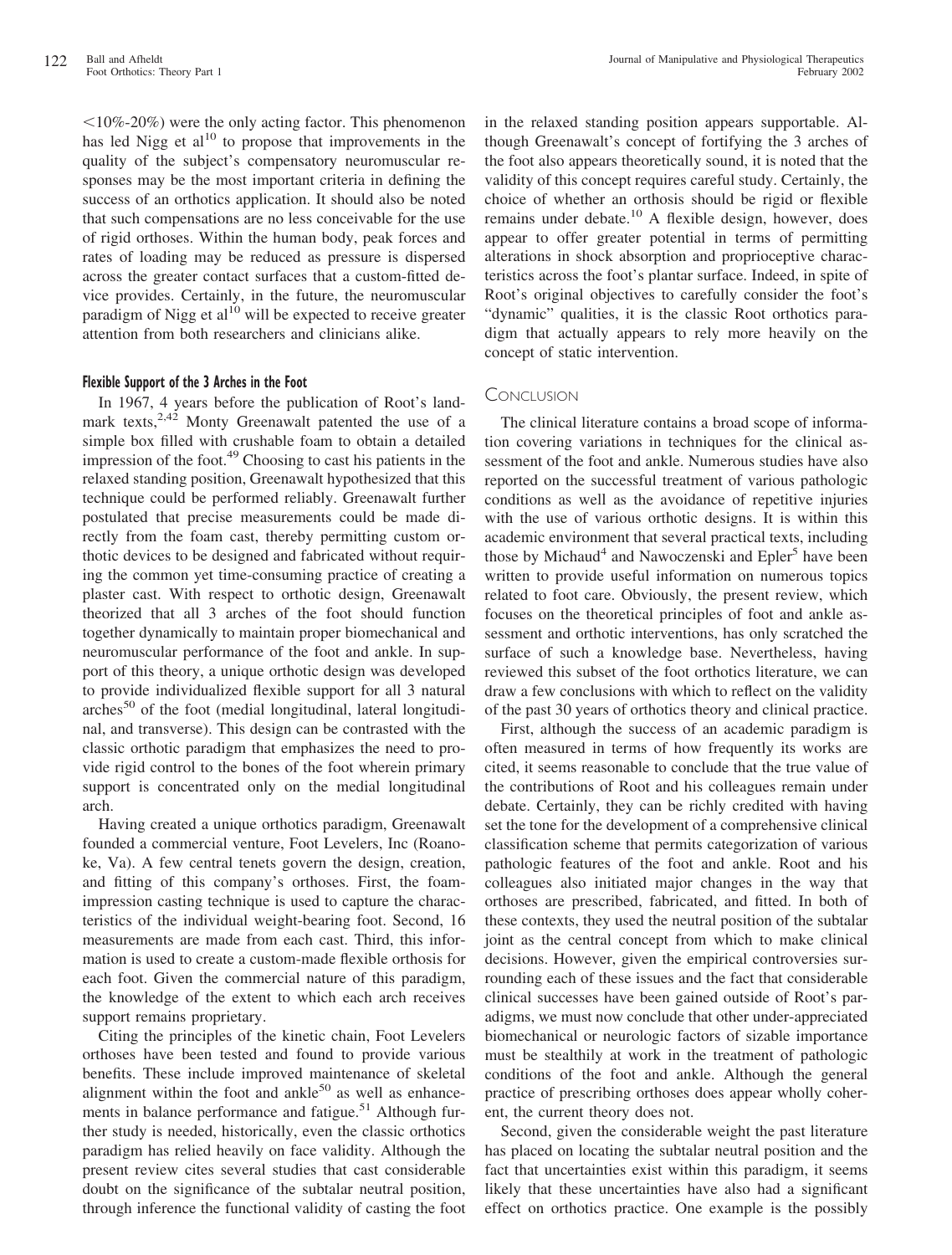dubious functional significance of the subtalar neutral position. The findings of McPoil and Cornwall<sup>37</sup> and Pierrynowski and Smith,<sup>38</sup> suggest that whenever Root-style orthoses have been fabricated they have tended to be biased toward supination, independent of the amount of corrective varus or valgus posting that was clinically intended. If this is true, this tendency may have been fortunate, because excessive pronation is the diagnosis that is most commonly quoted with respect to overuse injuries of the foot, ankle, and lower extremities.<sup>13</sup> Unfortunately, such a possibility could also explain the relatively high number of patients who have tended to require modifications or reductions to the postings of their "custom-fitted" Root-style orthoses. In a survey of 130 podiatrists, 88% reported having to recast or make cast modifications for 25% or fewer of their patients, yet 10% of these podiatric clinicians reported making such modifications  $25\%$  or more of the time.<sup>52</sup> Although it seems possible that the refined clinical art of a skilled practitioner could intrinsically yet unknowingly permit the avoidance of such biases, it seems just as likely that not all practitioners would be capable of achieving such refined compensation.

We have presented an evolutionary view of the past 30 years of foot orthotics theory and practice. Paradoxically, although the classic works of Root and his colleagues have historically set the standard in many fields of practice, researchers have now assembled strong evidence with which to question the validity of these techniques. The use of the neutral position of the subtalar joint remains one of the key controversial issues within current orthotics practice. The validity of the functional significance of this reference position has been clearly challenged. Additionally, although numerous definitions of the subtalar neutral position have been proffered (even by Root and colleagues), the distinctions between these variations and their possible ramifications have often been overlooked. The clinician is now challenged to look beyond the status quo of the classic orthotic paradigm. In future studies, recent advances in measurement and computer modeling techniques will add greater clarity to the orthotics literature. In turn, this should result in the creation of new or revised theoretical paradigms. Clearly, the clinical world and thousands of satisfied patients owe a debt of gratitude to the pioneers and contributors of modern orthotics practice. From a scientific point of view, however, it seems equally clear that, although the challenges are significant, the best is yet to come.

#### ACKNOWLEDGMENTS

We thank William Austin, DC, for his careful criticisms.

# REFERENCES

- 1. Inman VT, Ralston H, Todd F. Human walking. Baltimore: Williams & Wilkins; 1981.
- 2. Root ML, Orien WP, Weed JH. Biomechanical examination of the foot. Los Angeles: Clinical Biomechanics Corp; 1971.
- 3. Root ML, Orien WP, Weed JH. Normal and abnormal function of the foot. Los Angeles: Clinical Biomechanics Corp; 1977.
- 4. Michaud TM. Foot orthoses and other forms of conservative foot care. Baltimore: Williams & Wilkins; 1993.
- 5. Nawoczenski DA. Orthoses for the foot. In: Nawoczenski DA, Epler ME, editors. Orthotics in functional rehabilitation of the lower limb. Philadelphia: WB Saunders; 1997.
- 6. Moraros J, Hodge W. Orthotic survey. Preliminary results. J Am Podiatr Med Assoc 1993;83:139-48.
- 7. Donatelli RA, Hurlbert C, Conway D. Biomechanical foot orthotics: a retrospective study. J Orthop Sports Phys Ther 1988;10:205-12.
- 8. Gross ML, Davlin LB, Evanski PM. Effectiveness of orthotic shoe inserts in the long-distance runner. Am J Sports Med 1991;19:409-12.
- 9. Nawoczenski DA, Cook TM, Saltzman CL. The effect of foot orthotics on three-dimensional kinematics of the leg and rearfoot during running. J Orthop Sports Phys Ther 1995;21: 317-27.
- 10. Nigg BM, Nurse MA, Stefanyshyn DJ. Shoe inserts and orthotics for sport and physical activities. Med Sci Sports Exerc 1999;31(Suppl):S421-8.
- 11. Dananberg HJ, Guiliano M. Chronic low-back pain and its response to custom-made foot orthoses. J Am Podiatr Med Assoc 1999;89:109-17.
- 12. Sobel E, Levitz SJ. Reappraisal of the negative impression cast and the subtalar joint neutral position. J Am Podiatr Med Assoc 1997;87:32-3.
- 13. Razeghi M, Batt ME. Biomechanical analysis of the effect of orthotic shoe inserts: a review of the literature. Sports Med 2000;29:425-38.
- 14. Blake RL. Inverted functional orthosis. J Am Podiatr Med Assoc 1986;76:275-6.
- 15. Spencer AM. Practical podiatric orthopedic procedures, Revised ed. Cleveland: Ohio College of Podiatric Medicine; 1978.
- 16. Blake RL, Denton JA. Functional foot orthoses for athletic injuries. A retrospective study. J Am Podiatr Med Assoc 1985;75:359-62.
- 17. Schwellnus MP, Jordaan G, Noakes TD. Prevention of common overuse injuries by the use of shock absorbing insoles. A prospective study. Am J Sports Med 1990;18:636-41.
- 18. Milgrom C, Finestone A, Shlamkovitch N, Wosk J, Laor A, Voloshin A, et al. Prevention of overuse injuries of the foot by improved shoe shock attenuation. A randomized prospective study. Clin Orthop 1992;281:189-92.
- 19. Cowan DN, Jones BH, Robinson JR. Foot morphologic characteristics and risk of exercise-related injury. Arch Fam Med 1993;2:773-7.
- 20. Eng JJ, Pierrynowski MR. Evaluation of soft foot orthotics in the treatment of patellofemoral pain syndrome. Phys Ther 1993;73:62-9.
- 21. Eng JJ, Pierrynowski MR. The effect of soft foot orthotics on three-dimensional lower-limb kinematics during walking and running. Phys Ther 1994;74:836-44.
- 22. Rossi WA. Orthotics: the miracle cure-all. Footwear News 1995; May 8:22.
- 23. Saunders JB, deC M, Inman VT, Eberhart HD. The major determinants in normal and pathological gait. J Bone Joint Surg 1953;35A:543-58.
- 24. Levens AS, Inman VT, Blosser JA. Transverse rotation of the segments of the lower extremity in locomotion. J Bone Joint Surg 1948;30A:859-72.
- 25. Manter JT. Movements of the subtalar and transverse tarsal joints. Anat Rec 1941;80:397-407.
- 26. Hicks JH. The mechanics of the foot, I: the joints. J Anat 1953;87:345-7.
- 27. Wright DG, Desai SM, Henderson WH. Action of the subtalar join and ankle joint complex during he stance phase of walking. J Bone Joint Surg (Am) 1964;46A:361-82.
- 28. Phillips RD, Lidtke RH. Clinical determination of the linear